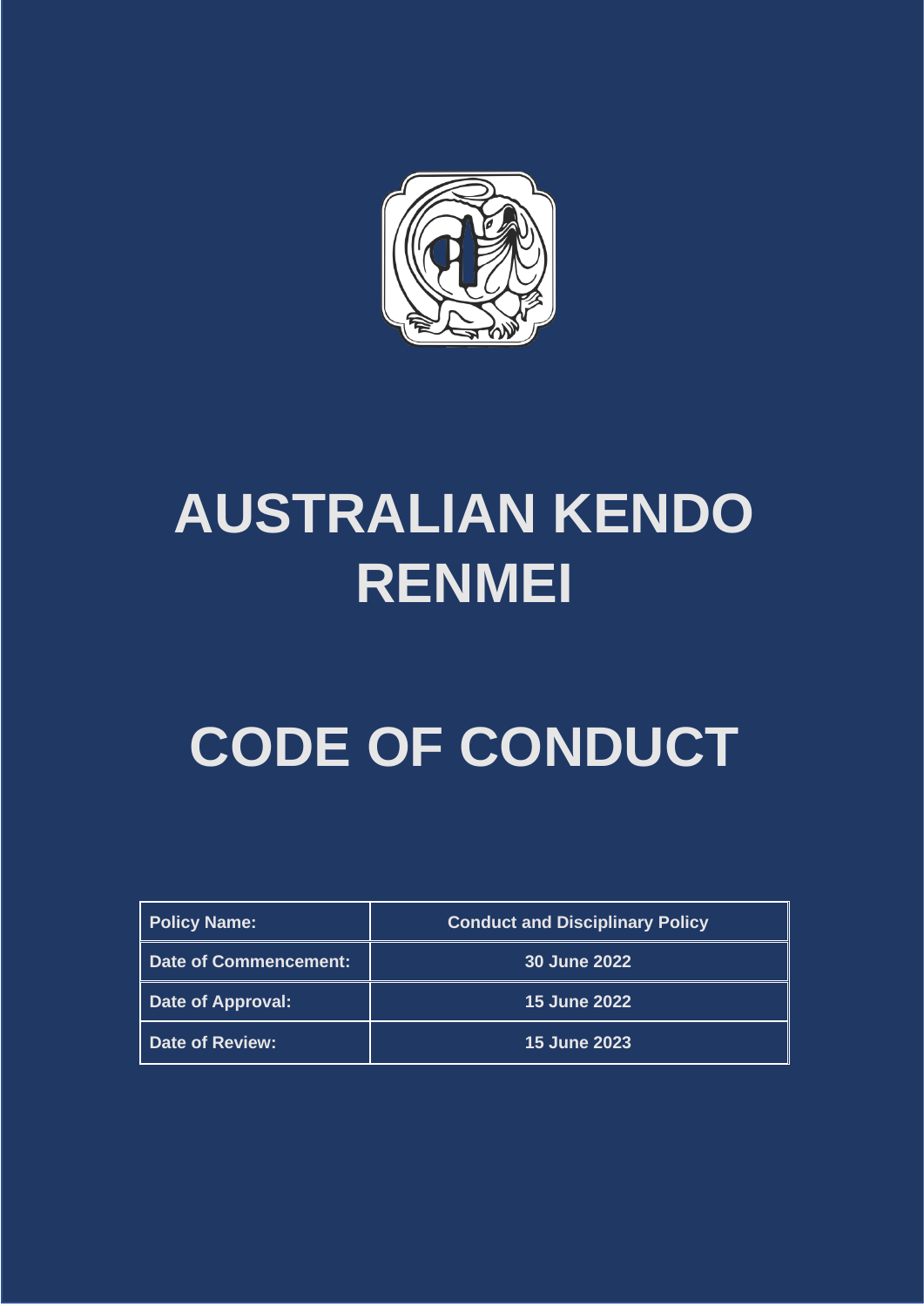# **Contents**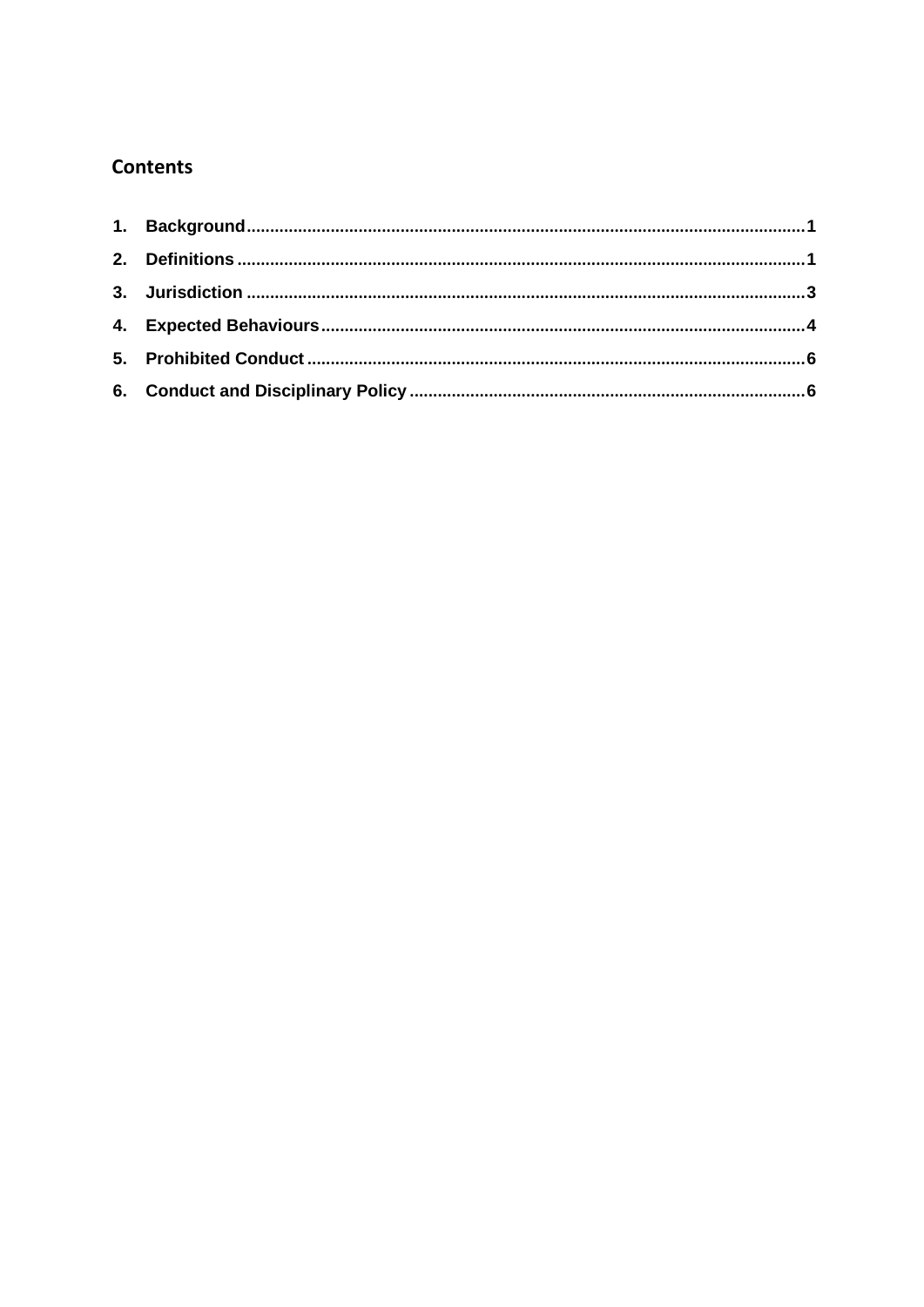# <span id="page-2-0"></span>**1. Background**

- 1.1. Australian Kendo Renmei conducts its business and activities with integrity, honesty and fairness, and complies with all relevant laws, regulations, codes and corporate standards and is committed to promoting and strengthening the positive image of Kendo, Iaido and Jodo and its Participants in Australia and to ensuring that everyone involved with Kendo, Iaido and Jodo is treated with respect and dignity.
- 1.2. Australian Kendo Renmei operates under four organisational values:
	- 1.2.1. *Commitment* We set goals and achieve them and proactively engage with our members.
	- 1.2.2. *Unity* We work together effectively to continuously improve our arts.
	- 1.2.3. *Inclusive & Supportive* We adapt and find innovative ways to grow our arts and support each other ensuring safety and inclusion.
	- 1.2.4. *Accountability* In line with the principles of our arts, we act with integrity and professionalism.

They apply to all Australian Kendo Renmei members and guide our thinking, actions and decision making.

- 1.3. All Relevant Persons and Relevant Organisations affiliated with the Australian Kendo Renmei must follow the highest standards of ethical behaviour when dealing with each other and those outside the Australian Kendo Renmei. Our leaders must encourage a culture where ethical conduct is recognised, valued and followed at all levels. All Australian Kendo Renmei members, regardless of their grade, status, role or position must be familiar with and follow the spirit and content of the Code of Conduct.
- 1.4. This Code of Conduct aims to ensure that everyone involved in Kendo, Iaido and Jodo and bound by this Code of Conduct is aware of the standards of behaviour expected of them. It aims to deliver best practice by ensuring those standards are clear and guided by sound ethics. By consistently applying these standards, we enhance public trust and confidence in the Australian Kendo Renmei through the actions of each of us. Nothing in this Code of Conduct interferes with your rights as a private citizen. The Code of Conduct also outlines the mechanism for dealing with any conduct that is alleged to breach the Code of Conduct.
- 1.5. This Code of Conduct:
	- (a) Prescribes Prohibited Conduct;
	- (b) Is binding to all Australian Kendo Renmei Affiliates (i.e. Affiliated Bodies and affiliated Clubs and Dojos); and
	- (c) Does not cover conduct and disciplinary matters arising under policies that form part of the National Integrity Framework.
- 1.6. The National Integrity Framework does not apply to this Code of Conduct but sits alongside it. Where a provision is inconsistent with the National Integrity Framework, the National Integrity Framework will apply to the extent of that inconsistency.

# <span id="page-2-1"></span>**2. Definitions**

In this Code of Conduct the following words have the corresponding meaning:

**Activity** means a Kendo, Iaido and Jodo contest, match, competition, event, or activity (including training), whether on a one-off basis or as part of a series, league, or competition, sanctioned or organised by Australian Kendo Renmei or a Kendo, Iaido and Jodo Organisation.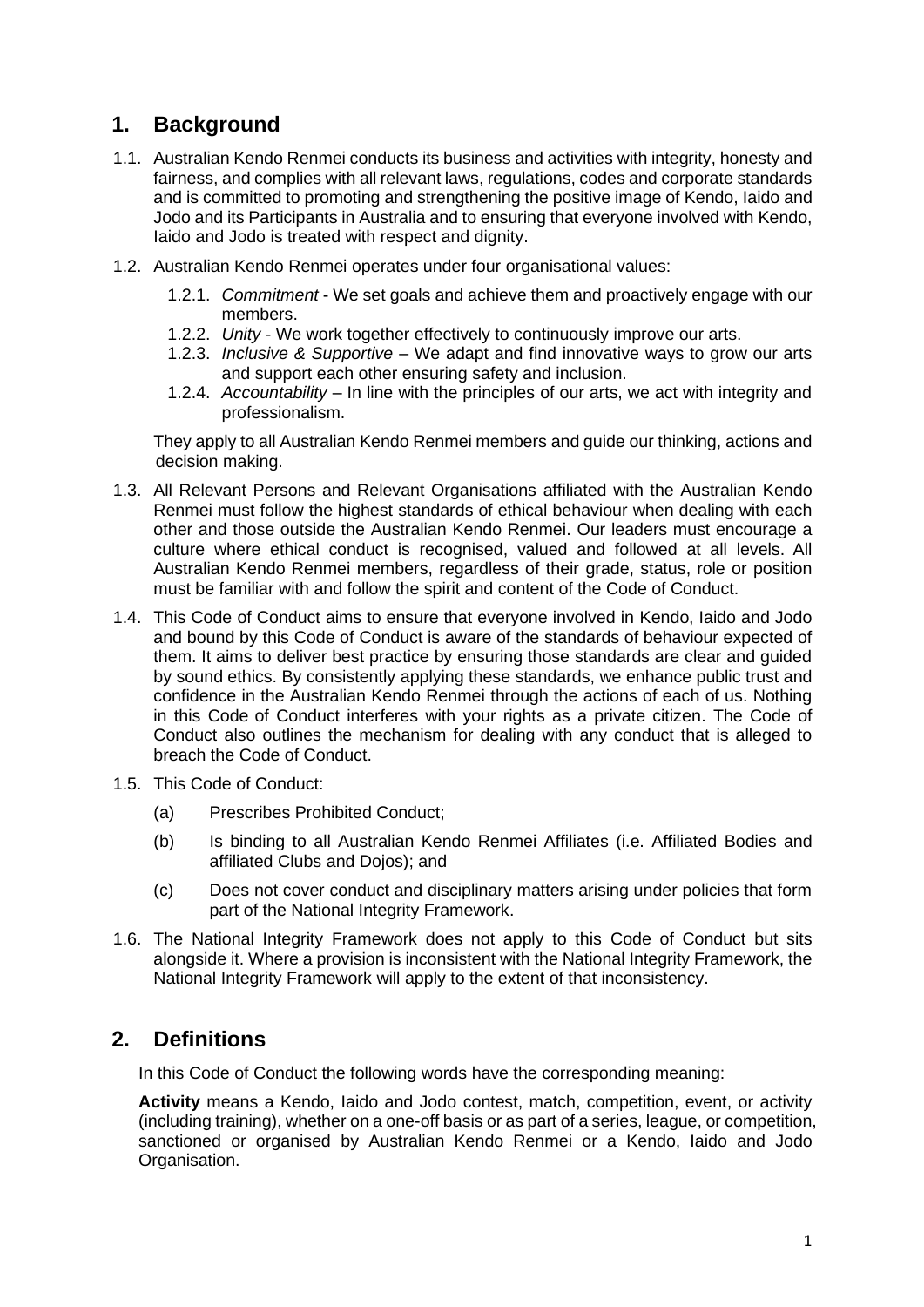**Administrator** means a person who is fulfilling an administrative function for a Kendo, Iaido and Jodo Organisation, including managers, executives, board and committee members, or National Council members of Australian Kendo Renmei and Affiliates.

**Affiliate** means a State or Territory organisation, or Club or Dojo that is an incorporated or unincorporated body, association, or company affiliated with the Australian Kendo Renmei.

**Affiliated Body** means State or Territory associations listed under 4.7 of the AKR Constitution.

**AKR** means Australian Kendo Renmei.

**Australian Kendo Renmei** means Australian Kendo Renmei Inc.

**Authorised Provider** means any organisation that is not a Kendo, Iaido or Jodo Organisation and is authorised to conduct an Activity.

**Coach** means a person appointed to train a practitioner or team in Kendo, Iaido or Jodo mainly for competition purposes.

**Code of Conduct** means this Code of Conduct.

**Conflict of interest** means a conflict between Relevant Organisation Administrator or Official's responsibilities and their personal or private interests. A conflict of interest can arise from either gaining a personal advantage or avoiding a personal loss. Conflicts of interest can be real (actual) or perceived (apparent). Interests can be financial, nonfinancial, personal, private, family, friend or business.

**Instructor** means a person that teaches Kendo, Iaido or Jodo techniques to students or practitioners.

**Kendo, Iaido and Jodo** means the Art of Kendo, Iaido and Jodo, and a reference to Kendo, Iaido and Jodo means collectively Australian Kendo Renmei, Member Organisations and Affiliates.

**Kendo, Iaido and Jodo Organisation** means Australian Kendo Renmei and each Member Organisation or Affiliate bound by this Code of Conduct.

**Member Organisation** means an Affiliated Body of Australian Kendo Renmei in accordance with the provisions of the Australian Kendo Renmei Constitution<sup>1</sup>

**National Integrity Framework** means the set of "National Integrity Framework" integrity policies produced by Sport Integrity Australia from time to time if and as adopted by Australian Kendo Renmei.

**Officials** means shinpan, competition manager, competition kakari-in/volunteers, grading panel members, assistants, and administrators of a Kendo, Iaido and Jodo competition or grading examination.

### **Participant** means:

(a) athletes who are registered with a Kendo, Iaido and Jodo Organisation or entitled to participate in an Activity;

<sup>1</sup> *i.e., State or Territory associations listed under 4.7 of the AKR Constitution.*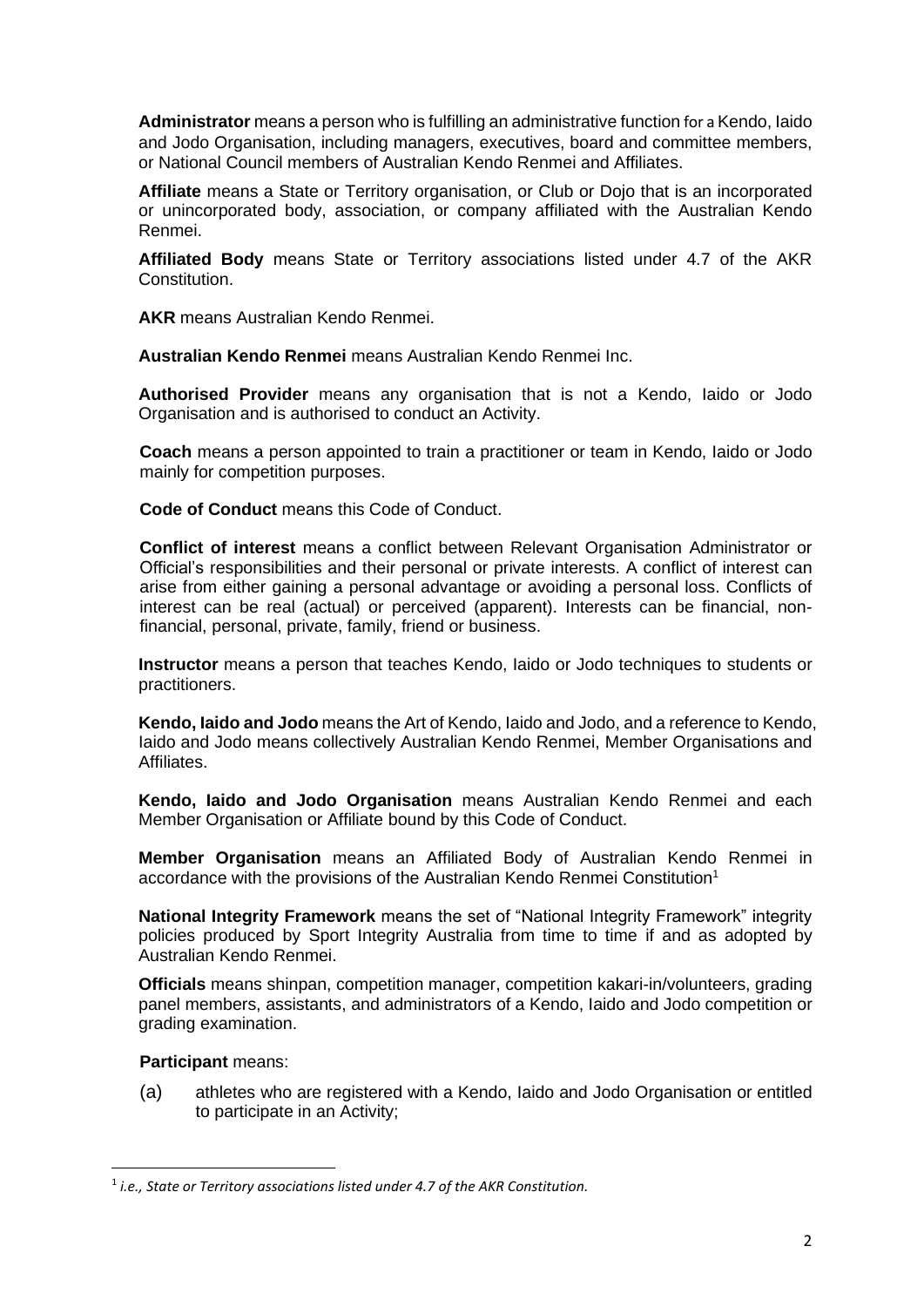- (b) coaches appointed to train an athlete or team in an Activity;
- (c) administrators who have a role in the administration or operation of a Kendo, Iaido and Jodo Organisation, including owners, directors, committee members or other persons;
- (d) officials including referees, umpires, technical officials, or other officials appointed by a Kendo, Iaido and Jodo Organisation or any league, competition, series, club or team sanctioned by a Kendo, Iaido and Jodo Organisation;
- (e) support personnel who are appointed in a professional or voluntary capacity by a Kendo, Iaido and Jodo Organisation or any league, competition, series, club or team sanctioned by a Kendo, Iaido and Jodo Organisation including sports science sport medicine personnel, team managers, agents, selectors, and team staff members; and
- (f) parents/carers and spectators who are subject to registration conditions or venue conditions of entry that requires compliance with this Code of Conduct.

**Prohibited Conduct** means the conduct proscribed at clause 5.1 of this Code of Conduct.

**Relevant Organisation** means any of the following organisations:

- (a) Australian Kendo Renmei;
- (b) Affiliated Body;
- (c) affiliated Club and;
- (d) any other organisation that has agreed to be bound by this Code of Conduct.

**Relevant Person** means any of the following individuals who have agreed to be bound by this Code of Conduct:

- (a) An individual registered as a member of a Kendo, Iaido and Jodo Organisation;
- (b) A Participant;
- (c) An employee employed by Australian Kendo Renmei, a Kendo, Iaido and Jodo Organisation or an Authorised Provider;
- (d) A contractor engaged directly or via an organisation to provide services for or on behalf of Australian Kendo Renmei, a Kendo, Iaido and Jodo Organisation or an Authorised Provider;
- (e) A volunteer engaged by Australian Kendo Renmei, a Kendo, Iaido and Jodo Organisation or an Authorised Provider in any capacity who is not otherwise an employee or contractor, including directors and office holders, officials, administrators and team and support personnel; and
- (f) Any other individual who has agreed to be bound by this Code of Conduct.

# <span id="page-4-0"></span>**3. Jurisdiction**

### **3.1. To whom the Code of Conduct applies**

The Code of Conduct applies to:

- (a) Relevant Persons; and
- (b) Relevant Organisations.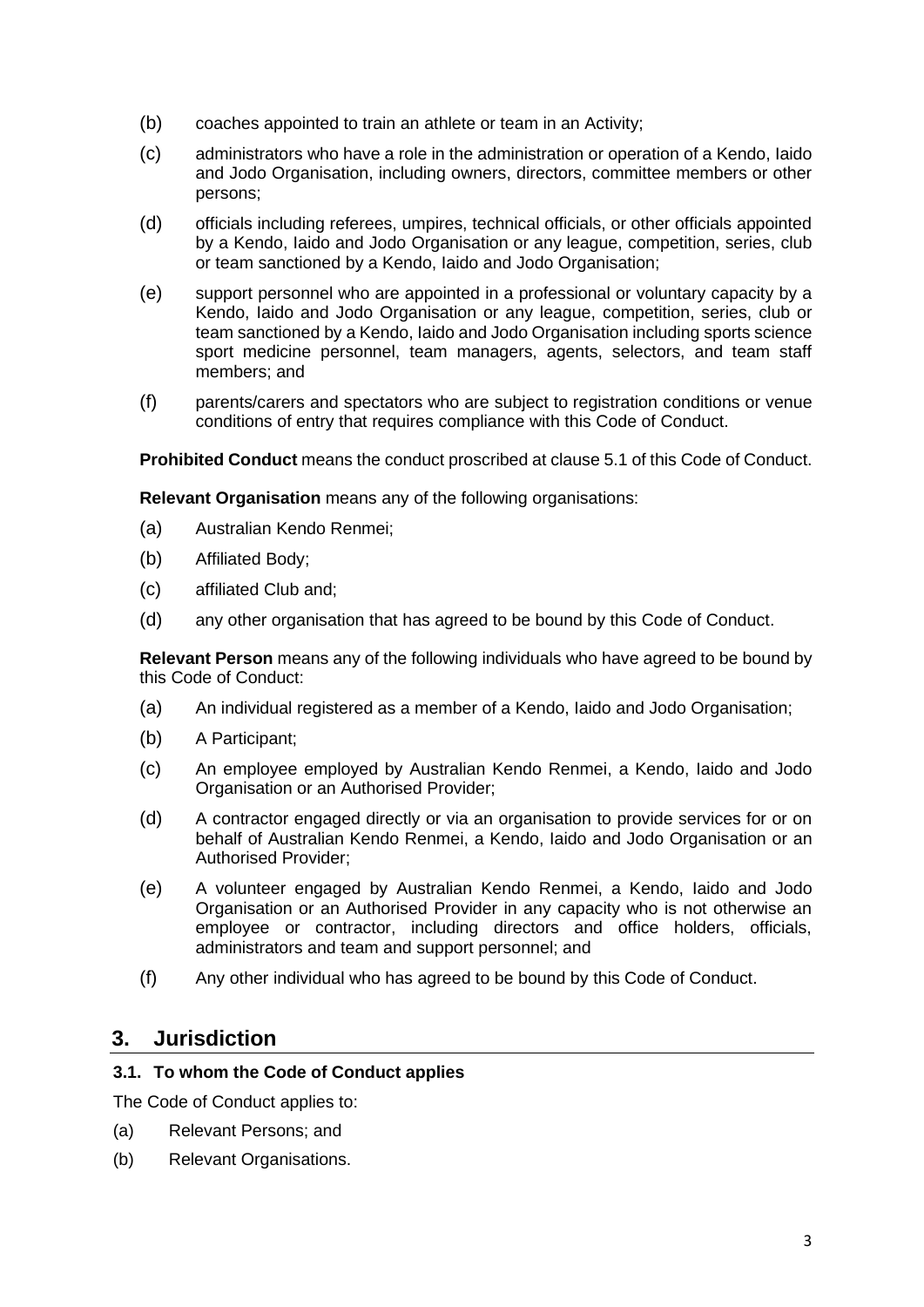#### **3.2. When the Code of Conduct applies**

- (a) All Relevant Persons and Relevant Organisations to which this Code of Conduct applies must comply with this Code of Conduct (while they are a Relevant Person or Relevant Organisation):
	- (i) in relation to any dealings they have with Relevant Organisations or their staff, contractors and representatives;
	- (ii) wherever there is a recognised Kendo, Iaido and Jodo or Relevant Organisation connection, including participation in Activities and on social media where there is such a connection;
	- (iii) when dealing with other Relevant Persons or Relevant Organisations in their capacity as a Relevant Person or Relevant Organisation; and
	- (iv) in relation to their membership or standing as a Relevant Person or Relevant Organisation in general.
- (b) Where there is no direct or indirect link other than the fact that one or more parties are Relevant Persons or Relevant Organisations, interactions (including social media interactions) involving one or more Relevant Persons or Relevant Organisations are not within the scope of this Code of Conduct.
- (c) Where the relevant Kendo, Iaido or Jodo Organisation determines, in its absolute discretion, that the alleged Prohibited Conduct would be more appropriately dealt with under a different policy, it may refer the alleged Prohibited Conduct for determination under that other policy. If the alleged Prohibited Conduct may also constitute Prohibited Conduct under a National Integrity Framework policy, the relevant Kendo, Iaido or Jodo Organisation will manage that alleged Prohibited Conduct under that policy unless and until it is determined that the matter should be managed as Prohibited Conduct under this Code of Conduct.

## <span id="page-5-0"></span>**4. Expected Behaviours**

Relevant Persons and Relevant Organisations must:

- (a) Act and operate within the rules and spirit of Kendo, Iaido and Jodo;
- (b) Act and operate within the rules of the Australian Kendo Renmei's organisational rules, which include the Constitution, policies, and procedures (including the Manual of Documents). Administrators have a special responsibility to be familiar with rules and follow these at all times;
- (c) Act within the rules of the relevant State and Territory Affiliated Bodies;
- (d) Act within the law, which includes all relevant State and Commonwealth legislation;
- (e) Be ethical, considerate, fair and honest in all dealings with other people and organisations;
- (f) Act with honesty, integrity and objectivity and be accountable for their own behaviour and actions;
- (g) Maintain appropriate, professional relationships with other Relevant Persons at all times;
- (h) Accept and respect the authority of Officials and not use offensive language or behaviour, show unnecessary dissension, displeasure, or disapproval towards an Official, whether on or off the field of play;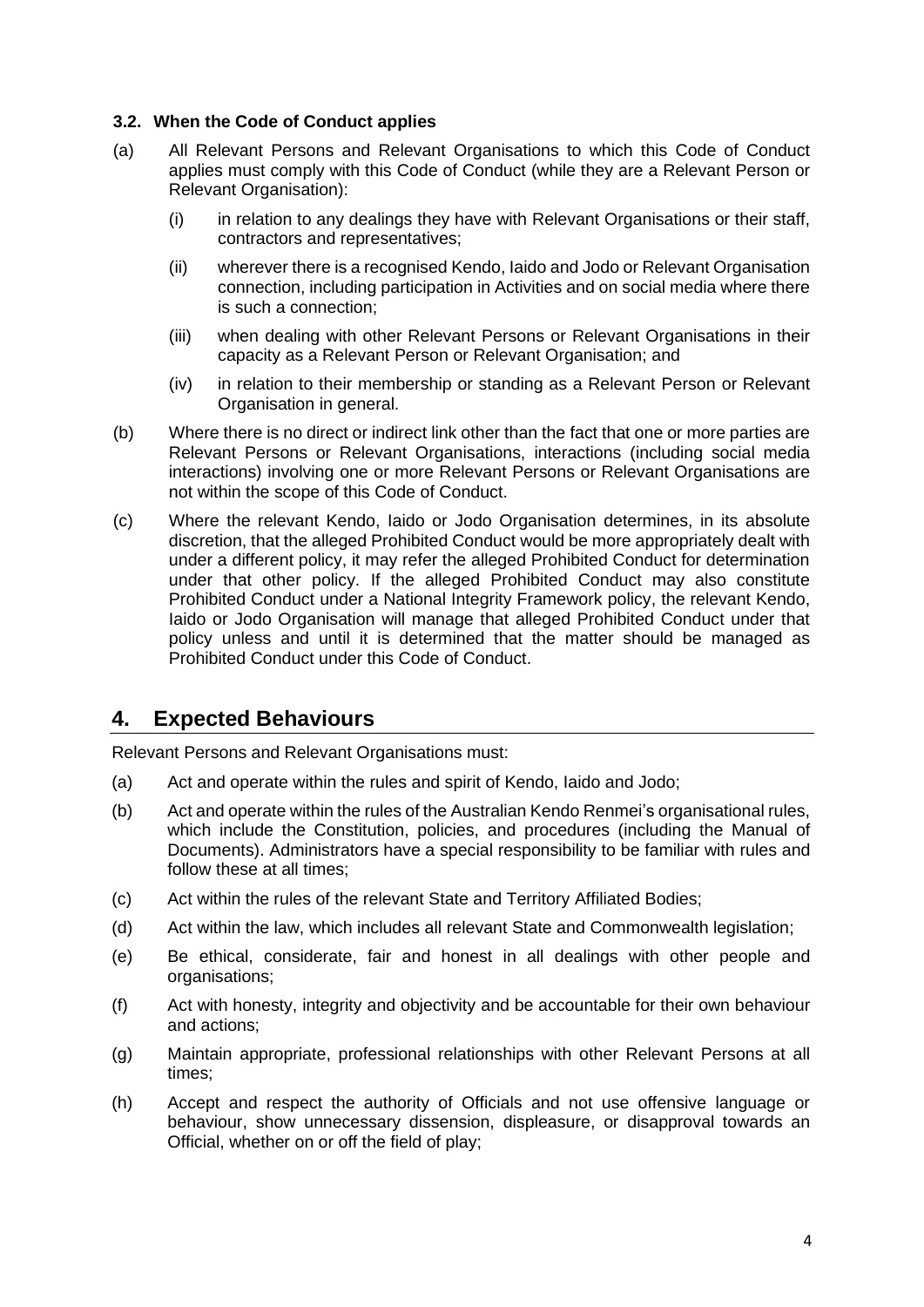- (i) Treat all Relevant Organisation representatives and other stakeholders with courtesy, respect, honesty, fairness, sensitivity, dignity and have proper regard for their rights and obligations<sup>2</sup>. Those who supervise or manage others have a special responsibility to model this kind of behaviour, and to ensure that the people they supervise understand the standard of performance and behaviour that is expected of them. You are expected to accommodate and respect different opinions and perspectives and manage disagreements by rational debate;
- (j) Act with care and diligence to safeguard your own safety, health and welfare. You also have a duty of care to both Relevant Persons and members of the public. This duty of care extends to both psychological and physical health and wellbeing<sup>3</sup>. Relevant Organisation representatives must ensure their decisions and actions contribute to a safe environment and provide a safe environment for the conduct of Activities;
- (k) Not engage in conduct that is defined as Prohibited Conduct under any policy of the Australian Kendo Renmei National Integrity Framework, namely:
	- (i) The National Integrity Framework document;
	- (ii) The Member Protection Policy;
	- (iii) The Child Safeguarding Policy;
	- (iv) The Competition Manipulation and Kendo, Iaido and Jodo Wagering Policy; and
	- (v) The Improper Use of Drugs and Medicine Policy;
- (l) Declare any conflicts of interest, if and when they arise, including when making decisions. If you believe you have a conflict of interest, whether real or perceived, you are required to inform an Administrator/higher authority of the Relevant Organisation promptly. Until it is resolved, make sure you are not part of any decision-making processes related to the matter;
- (m) Not influence any person in an improper way to try to obtain any advantages or favours. You must not deliberately mislead decision-makers by providing them with false, biased, incomplete, or inaccurate information. All decisions you make must be, and be seen to be, fair and transparent. You must not in any way misrepresent your qualifications, experience or expertise in any recruitment and selection process;
- (n) Respect and protect confidential information obtained through Activities, whether regarding individuals or organisational information;
- (o) Take all reasonable and appropriate steps to protect the privacy of individuals having regard to the requirements of the Australian Kendo Renmei's Privacy Policy;
- (p) Not engage in an inappropriate intimate relationship with a person that he or she supervises, or has influence, authority, or power over (refer to *Annexure A* - *1.0 Intimate relationships*);
- (q) Be responsible in the service and consumption of alcohol (refer to *Annexure A 2.0 Responsible Service and Consumption of Alcohol*);
- (r) Refrain from smoking whilst engaged in AKR Activities (refer to *Annexure A 3.0 Smoke-free Environment*);
- (s) Not engage in behaviour that is:
	- (i) drunk and disorderly;

*<sup>2</sup> Including online – refer to Annexure A – Social networking*

*<sup>3</sup> Including online – refer to Annexure A – Social networking*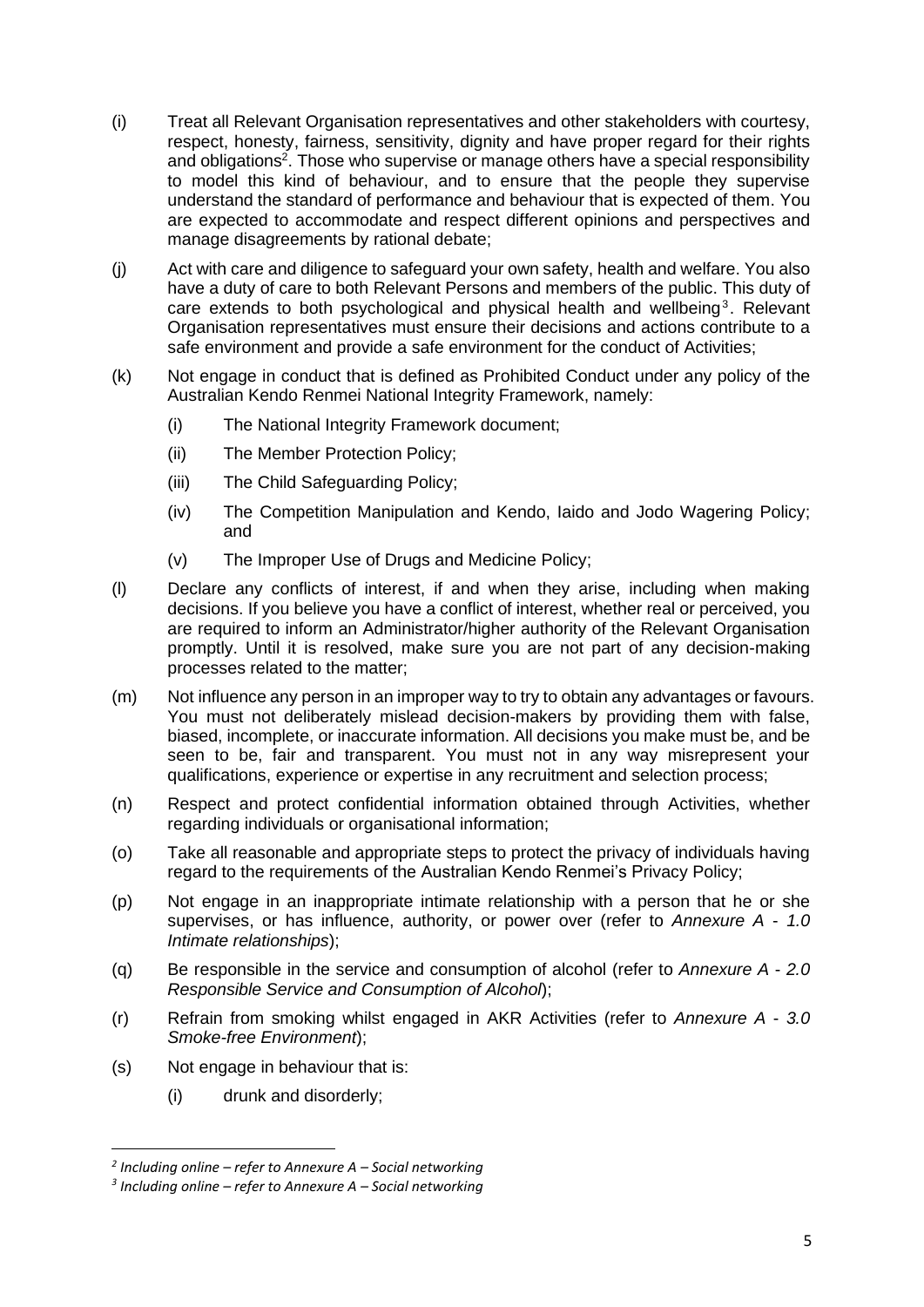- (ii) public or domestic violence;
- (iii) continued or unreasonable disruption of Relevant Organisation representatives performing their duties; or
- (iv) unlawful or unsafe;
- (t) Not undertake any behaviour prohibited by a venue's ticketing or entry conditions, at, in or around that venue at which an Activity is taking place;
- (u) Not behave in a manner that creates a public nuisance and/or disturbance within or around a venue at which an Activity is taking place;
- (v) Comply with all reasonable directions of, and accept all decisions of, Relevant Organisation representatives; and
- (w) Not be in the possession or under the influence of an illegal drug, at, in or around a venue at which an Activity is taking place.

# <span id="page-7-0"></span>**5. Prohibited Conduct**

- 5.1. A Relevant Person commits a breach of this Code of Conduct when they:
	- (a) Conduct themselves in any manner, or engage in any activity whether before, during or after an Activity that would impair public confidence in the safe and orderly conduct of the Activity;
	- (b) Engage in any conduct or activity including, without limitation, making public comment (including on social media<sup>4</sup>) which:
		- (i) has brought, brings, or would have the tendency to bring the Relevant Person, a Relevant Organisation or Kendo, Iaido and Jodo into disrepute or censure; or
		- (ii) is or would have the tendency to be inconsistent with, contrary to, or prejudicial or harmful to the interests, reputation or values of a Relevant Organisation or Kendo, Iaido and Jodo;
	- (c) Make improper use of information acquired by virtue of their position in a Relevant Organisation or in any team selected by a Relevant Organisation or their relationship with a Relevant Organisation to gain, directly or indirectly, an advantage for themselves or for any other person or to cause detriment to a Relevant Organisation; or
	- (d) Do not comply with any of clauses  $4(i)$  through  $4(v)$ , inclusive.
- 5.2. Conduct that is alleged Prohibited Conduct under the National Integrity Framework will be dealt with in accordance with the National Integrity Framework whether or not it is also prohibited under this Code of Conduct.

# <span id="page-7-1"></span>**6. Conduct and Disciplinary Policy**

Subject to clause 5.2, the Australian Kendo Renmei Conduct and Disciplinary Policy applies to any alleged Prohibited Conduct under this Code of Conduct.

*<sup>4</sup> Refer to Annexure A – Social networking*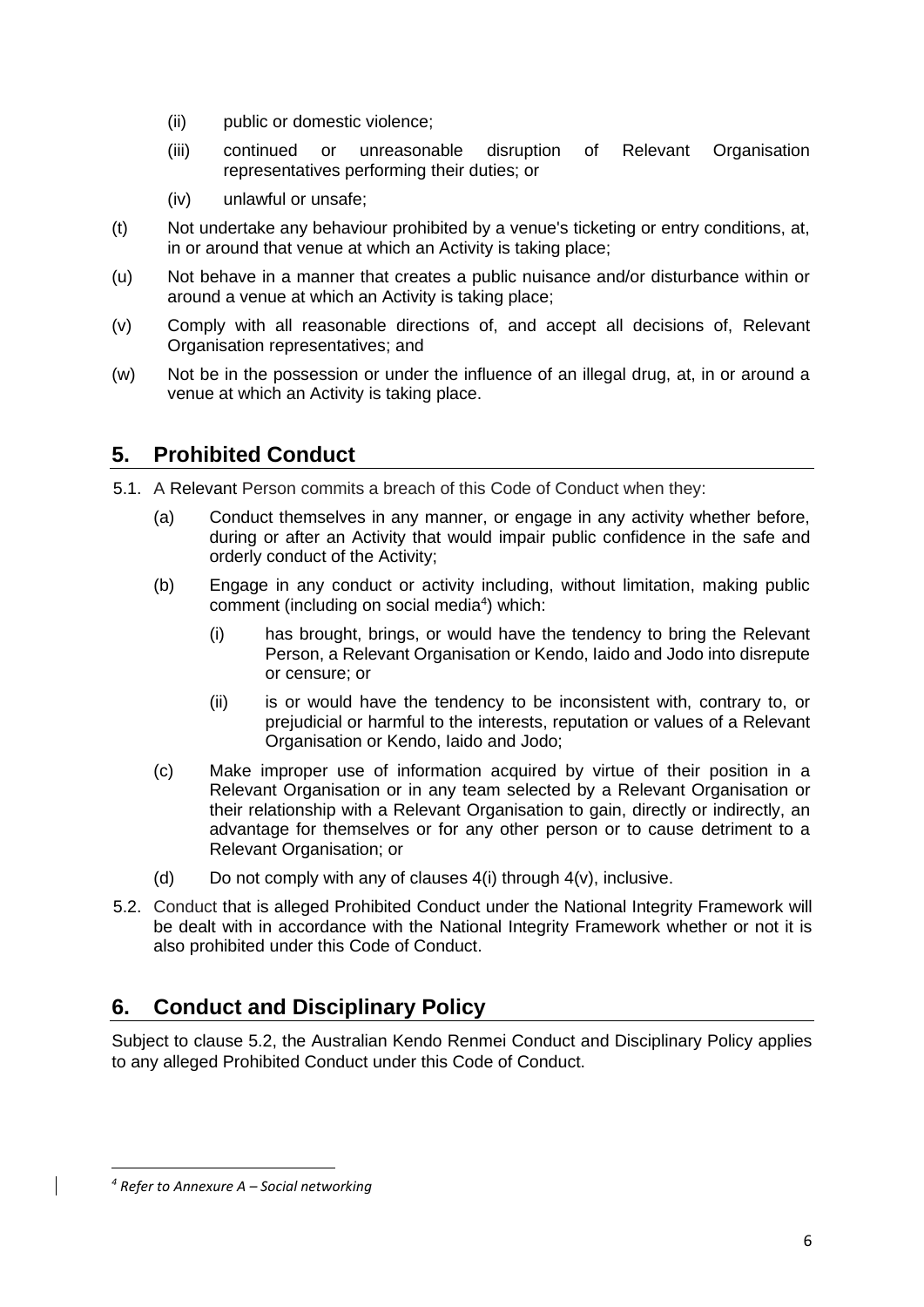## **Annexure A**

## **1.0 Intimate relationships**

The AKR understands that consensual intimate relationships (including, but not limited to sexual relationships) between Instructors, Coaches or Officials and adult athletes may take place legally. However, this policy will help ensure that the expectations of Instructors, Coaches or Officials are clear and, to ensure that if an intimate relationship does exist or develop between an Instructor, Coach or Official and an adult athlete, that relationship will be managed in an appropriate manner.

The AKR recognises that many members of the AKR meet their partners at Kendo training. The AKR recognises that if both the Instructor, Coach or Official and the athlete are adults and each has consented to the relationship that the relationship may not be in breach of the Code of Conduct.

The law is always the minimum standard for behaviour within the AKR and therefore sexual relations with a child is a criminal offence.

Instructors, Coaches or Officials are required to conduct themselves in a professional and appropriate manner in all interactions with athletes. In particular, they must ensure that they treat athletes in a respectful and fair manner, and that they do not engage in sexual harassment, bullying, favouritism or exploitation.

We recommend that if an athlete attempts to initiate an intimate relationship with an Instructor, Coach or Official, the Instructor, Coach or Official should discourage the athlete's approach and explain to the athlete why such a relationship is not appropriate.

If a consensual intimate relationship does exist or develop between an adult athlete and an Instructor, Coach or Official, the Instructor, Coach or Official is expected to ensure that the relationship is appropriate and that it does not compromise impartiality, professional standards or the relationship of trust the Instructor, Coach or Official has with the athlete and/or other athletes.

In assessing the appropriateness of an intimate relationship between an Instructor, Coach or Official and an adult athlete, relevant factors include, but are not limited to:

- the relative age and social maturity of the athlete;
- any potential vulnerability of the athlete:
- any financial and/or emotional dependence of the athlete on the coach or official;
- the ability of the Instructor, Coach or Official to influence the progress, outcomesor progression of the athlete's performance and/or career;
- the extent of power imbalance between the athlete and an Instructor, Coach or Official; and the likelihood of the relationship having an adverse impact on the athlete and/or other athletes.

It will often be difficult for an Instructor, Coach or Official involved in an intimate relationship with an adult athlete to make an objective assessment of its appropriateness and accordingly they are encouraged to seek advice from *the Member Protection Information Officer,* to ensure that they have not involved themselves in inappropriate or unprofessional conduct.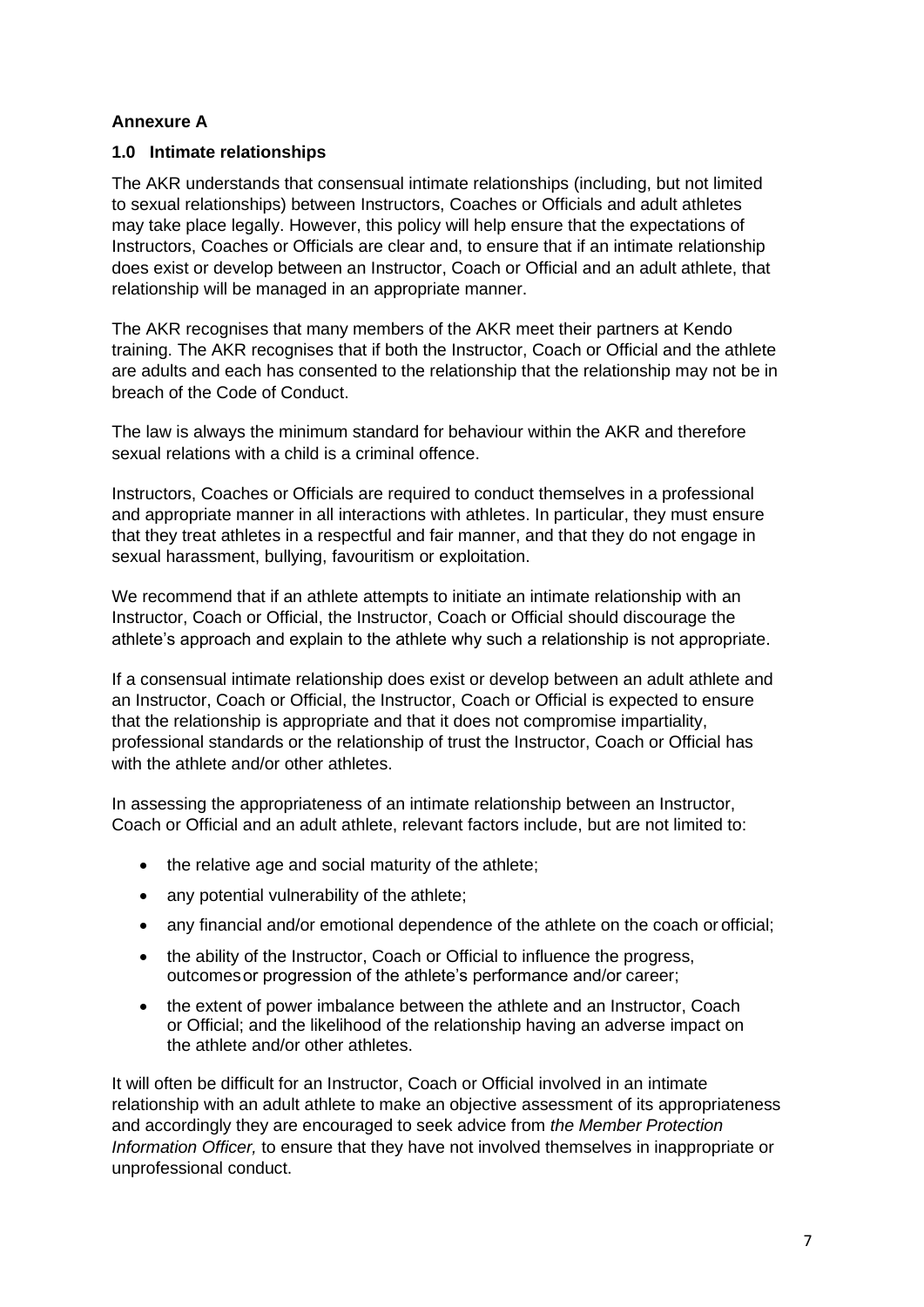If it is determined that an intimate relationship between an Instructor, Coach or Official and an adult athlete is inappropriate or unprofessional, the AKR Conduct and Disciplinary Policy will apply against the Instructor, Coach or Official.

## **2.0 Responsible service and consumption of alcohol**

The AKR is committed to conducting sporting and social events in a manner that promotes the responsible service and consumption of alcohol. We also recommend that state associations and member clubs follow strict guidelines regarding the service and consumption of alcohol.

In general, our policy is that:

- alcohol should not be available or consumed at sporting events involving children and young people under the age of 18;
- alcohol-free social events be provided for young people and families;
- food and low-alcohol and non-alcoholic drinks be available at events we hold or endorse where alcohol is served;
- a staff member is present at events we hold or endorse where alcohol is served to ensure appropriate practices in respect of the consumption of alcohol are followed;
- safe transport options be promoted as part of any event we hold or endorse where alcohol is served.

## **3.0 Smoke Free Environment**

The AKR is committed to providing a safe and healthy environment at all sporting and social events that we hold or endorse.

In general, our policy is that:

- no smoking shall occur at or near sporting events involving children and young people under the age of 18. This policy shall apply to coaches, players, trainers, officials and volunteers;
- social events shall be smoke-free, with smoking permitted at designated outdoor smoking areas; and
- coaches, officials, trainers, volunteers and players will refrain from smoking while they are involved in an official capacity in our sport, both on and off the field.

### **4.0 Social networking**

The AKR acknowledges the enormous value of social networking to promote our sport and celebrate the achievements and success of the people involved in our sport.

Social networking refers to any interactive website or technology that enables people to communicate and/or share content via the internet. This includes social networking websites such as Facebook and Twitter.

We expect all people bound by this policy to conduct themselves appropriately when using social networking sites to share information related to our sport.